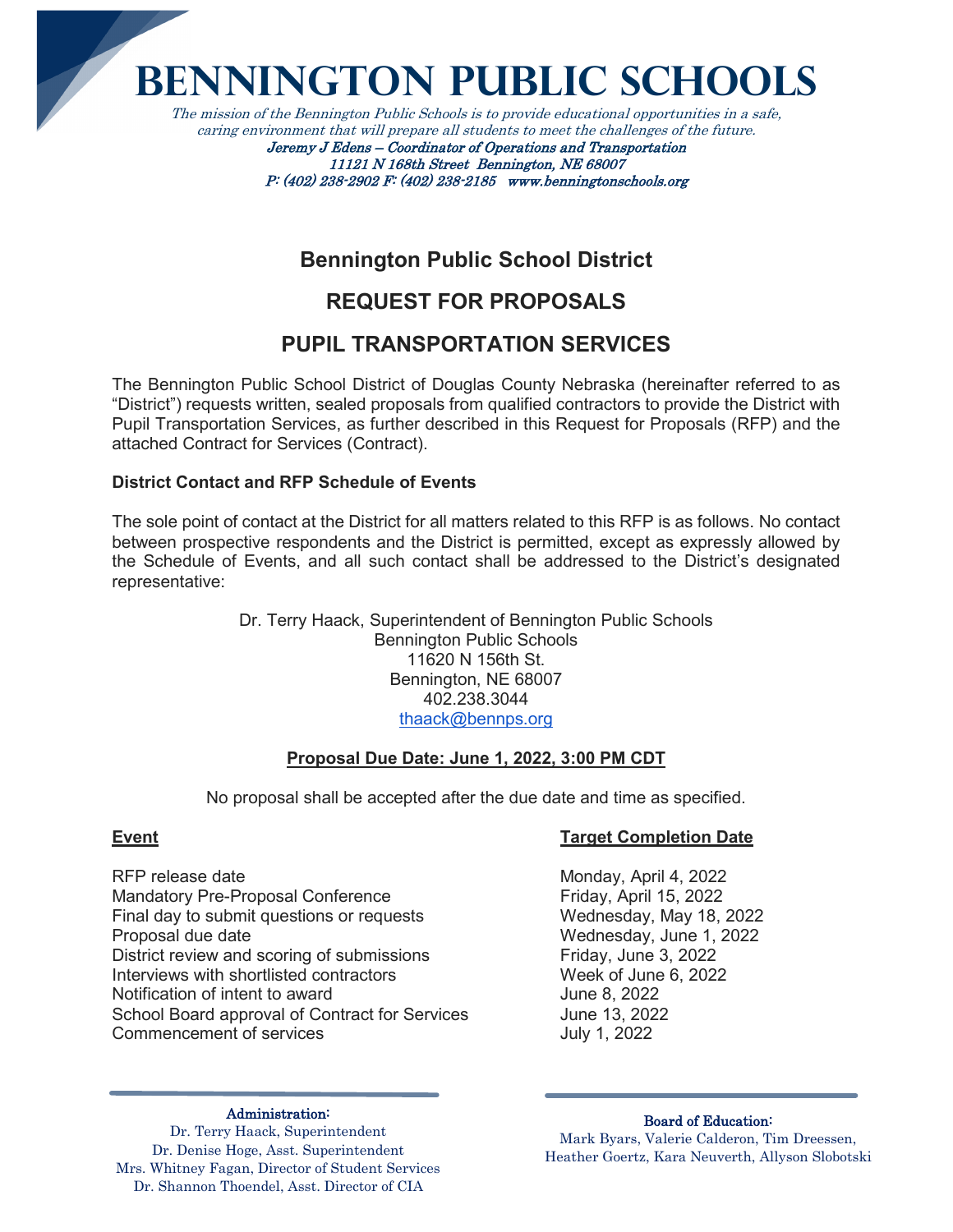The Pre-Proposal Conference is mandatory for all prospective respondents. Please attend via online meeting using the following link at 12:30pm central time on Friday, April 15:

# **Pre-Proposal Conference for Bennington RFP**

## **Friday, April 15 · 12:30 – 1:00pm**

## **Google Meet joining info**

**Video call link: https://meet.google.com/vnm-uead-mdp**

### **Or dial: (US) +1 978-267-1436 PIN: 900 587 726#**

#### **Summary of the Requirement**

The District seeks to establish a contractual partnership with a commercial provider of pupil transportation services. The stated objective is to serve the students of the District through the provision of high quality, safe, effective, and efficient transportation services. The District is seeking a positive working partnership with a contractor dedicated to the same objectives. While price will be a factor in the selection of the contractor, a demonstrated ability and willingness to work cooperatively with the District in achieving these objectives will also be a determining factor.

Attachment A - Contract for Services shall be executed by the District and the selected contractor. It documents the specifications for the required services and the governing terms and conditions of the partnership. No alterations or modifications to the Contract as drafted are allowable in the contractor's submission, except as expressly included in any amendment that may be issued to this RFP prior to the proposal submission date.

The prospective contractor is advised to thoroughly review the Contract for Services and to expressly consider its requirements in the construction of its proposal. The proposal submissions shall be utilized to assist in the comparison, evaluation, and selection of a preferred contractor. This RFP and the selected contractor's proposal will not be included as part of the resulting Contract for Services.

The following summary of services is provided for the purpose of introduction only and shall have no bearing on the requirements as stated in the Contract. Currently, home-to-school and various midday transportation services are provided to approximately 800 eligible students attending 1 high schools, 2 middle schools, 6 elementary schools, and 1 preschool center. Services are provided on two primary transportation tiers using a total of 16 route buses. Additional transportation is provided to support athletic and extra-curricular programming. This proposal is for 6-8 daily DRIVERS only. The contractor is expected to drive District owned vehicles. Contracted routes are approximately 1 hour in length. Drivers should be available on school days between the hours of 6:30 am and 8:00 am and 2:30 pm and 4:00 pm.

### **Requirements for Submission**

#### **Proposal Submission Format**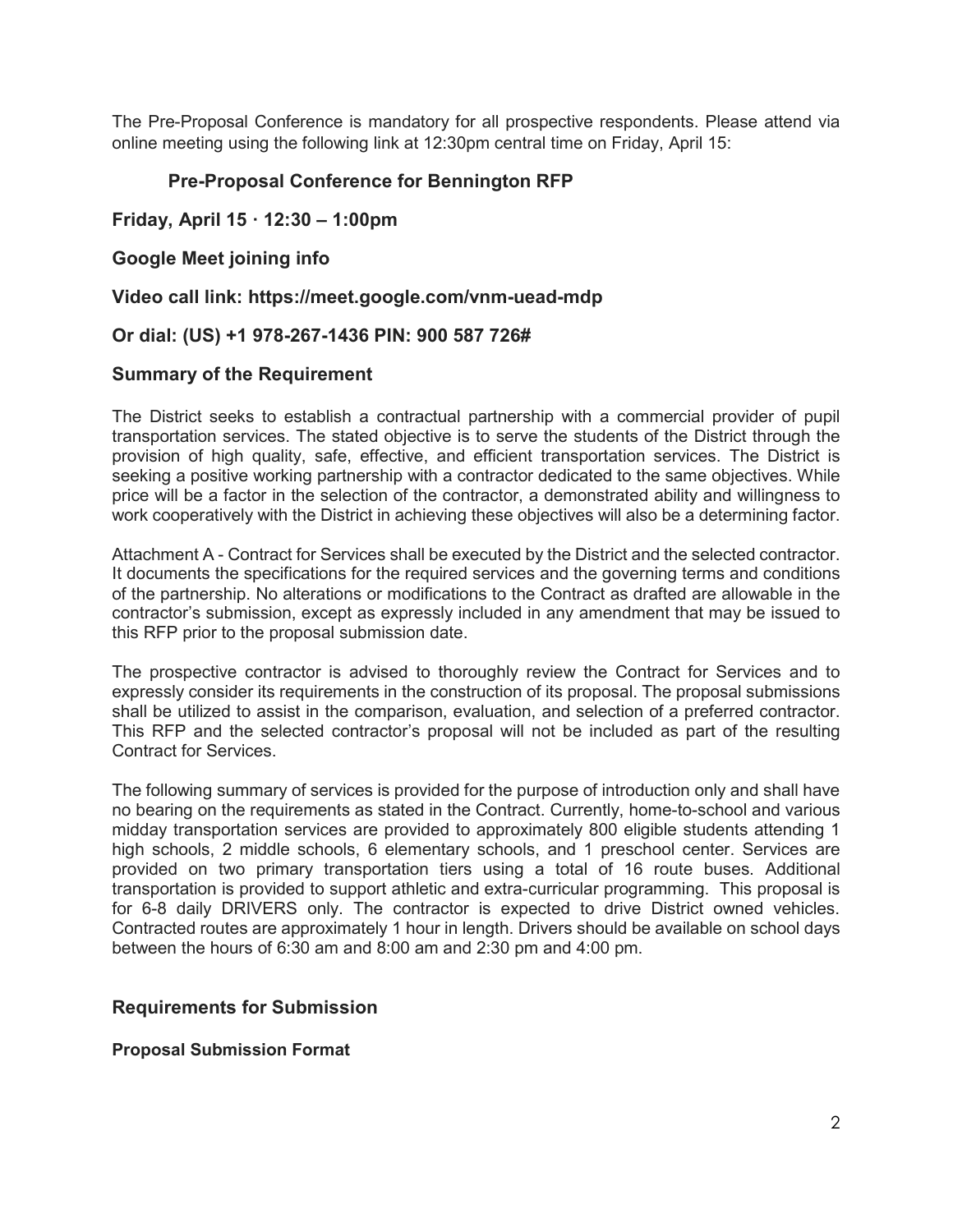All submissions must follow the submission format specified in this section. The District seeks clarity and brevity in the prospective contractor's description of its qualifications and experience to provide the required services, and in particular its proposed methodology and track record in forming a working partnership with the District. Excessive verbiage, marketing materials, or information not expressly required by this RFP is not desired. The District reserves the right to reject any and all proposals or to waive any informalities, irregularities, or technicalities in any proposal should it be deemed to be in the best interest of the Bennington Public School District to do so.

# **Proposal Content**

The contractor's proposal shall be submitted in a format consistent with the order of the numbered sections as follows:

1. Identifying Information  $-$  Include the full legal name(s) of the parent company submitting the proposal and the company that will be providing the proposed services, if different. Provide the legal address of the company(s). Provide the full name, email address, and telephone number of the contractor's designated contact for the submission. This person must be vested with the authority to speak on behalf of the contractor in all matters related to the proposal and must be available during the entirety of the process outlined in the schedule of events above. This section of the proposal must be signed by the designated contact person.

2. Qualifications, Experience, and References – Provide a brief but complete description of the contractor's qualifications and experience to provide the required services. At a minimum, include a description or illustration of the organization structure for the parent company and company proposed to provide the service, if different. Provide a history of the subject organizations, and information to illustrate the size and scope of their operations. Include in this section a minimum of three (3) references for which the contractor is currently or has recently been providing similar services, including location, name and contact information. The District will contact these customers as part of the review of proposals.

3. Methodology and Approach – Provide a brief but complete description of the contractor's proposed organization, systems, methodologies, and processes for providing the required services, meeting or exceeding the requirements of the Contract for Services, and in particular for working with the District as a service partner. While brevity and clarity are the objective, particular emphasis in scoring the proposal will be placed on comprehensiveness of description and the overall fitness of the contractor relative to the District's goals and objectives for this procurement.

4. Additional Relevant Information – While not encouraged, should the contractor feel that additional information concerning its proposal be important to the evaluation that is not explicitly required by this RFP, it should include it in this section.

5. Pricing Proposal – Complete and submit the Proposal Pricing Forms (Attachment C) separately and in their entirety, as described in the Proposal Submission Instructions and Requirements below. The contractor may, at its own discretion, duplicate these forms in a manner that will better enable their submission. The content and format must be reproduced in their entirety to be considered compliant.

### **Proposal Submission Instructions and Requirements**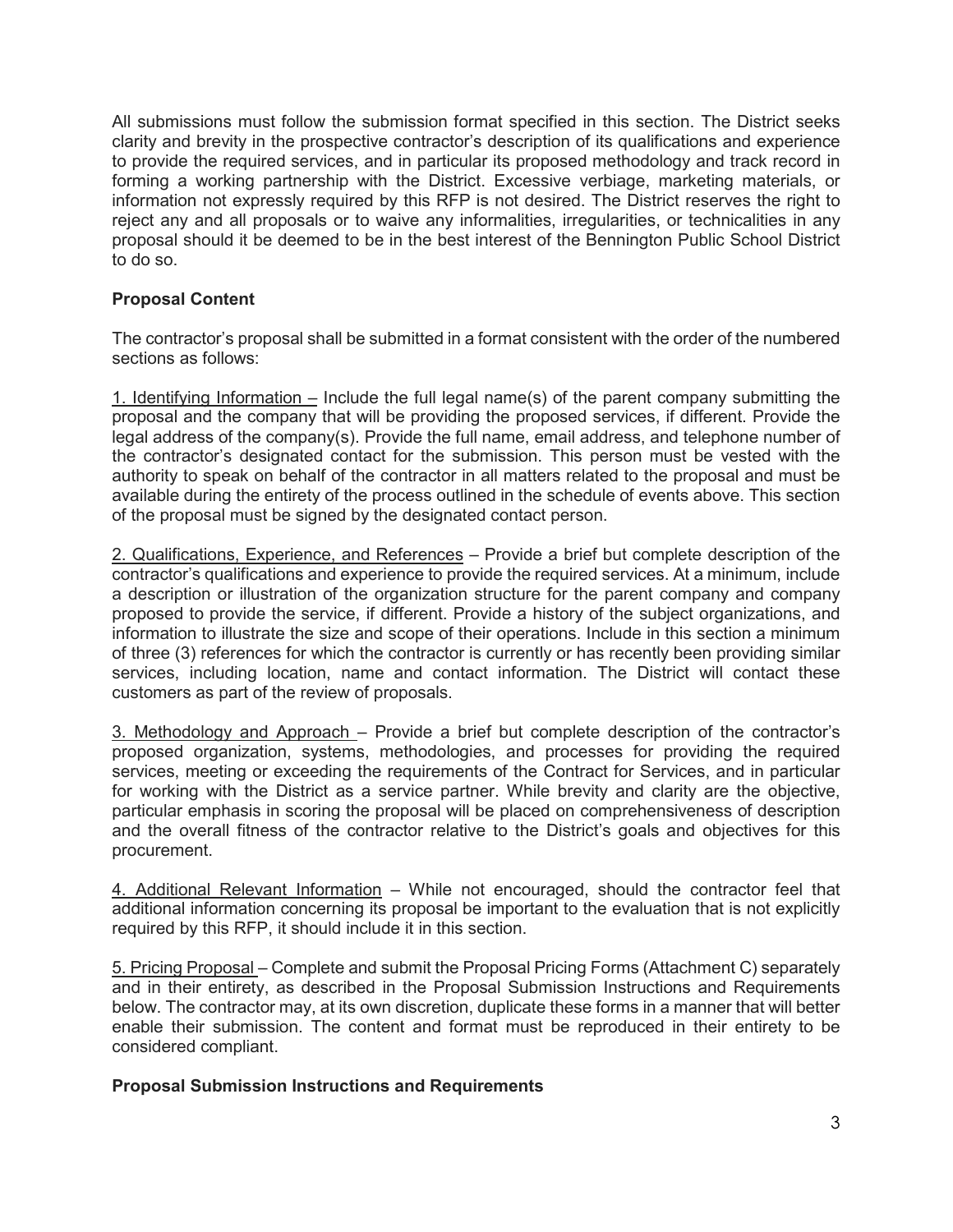A representative of the contractor is required to attend the Mandatory Pre-Proposal Conference as specified in the Schedule of Events above.

One (1) complete original printed copy of the contractor's proposal documents must be submitted and received not later than 3:00 PM CDT on the Proposal Due Date specified in the Schedule of Events above. Proposals received after this time will be returned unopened to the contractor and will not be considered.

The printed copy of the contractor's Pricing Proposal (Proposal Content Item 5) must be submitted as a separately sealed element in the proposal package. The contents of the contractor's proposal shall be submitted within a single sealed opaque package endorsed on the outside as follows, and shipped to the District contact address noted above:

# **PROPOSAL FOR PUPIL TRANSPORTATION SERVICES**

Name and return address of the contractor.

No proposal may be withdrawn for a period of ninety (90) days after the Proposal Due Date at which time it may be withdrawn should no contract have been awarded.

# **Review of Proposals and Contract Award**

Qualified proposals will be reviewed by a committee established by the District for the purpose of evaluating the contractor's wherewithal and desire to provide the required services. Proposals will be subjectively evaluated relative to multiple criteria including, but not limited to:

- Responsiveness to the requirements of the RFP
- Understanding of the District's procurement intent
- Demonstrated ability and willingness to partner with the District in the delivery of services
- Contractor's experience in providing similar services, with an emphasis on its experience within the State of Nebraska
- The financial condition and strength of the contractor
- Contractor's organization, methodologies, processes, and procedures
- The qualifications of the contractor's management team
- The strength of the contractor's references

Once each proposal has been evaluated in this manner, the price proposals shall be opened and compared. The vendor(s) that present the most compelling proposals for a combination of responsiveness and price may be invited to participate in an in-person interview process. Following the interview, a final recommendation for a preferred vendor may be submitted to the school board by the evaluation committee along with a recommendation to award a contract.

# **Post-Award Activities and Requirements**

It is the intent of the District to award a contract to the successful vendor in accordance with the Schedule of Events. Immediately following the notice of intent to award, and for the period between that notification and the commencement of services, the successful contractor is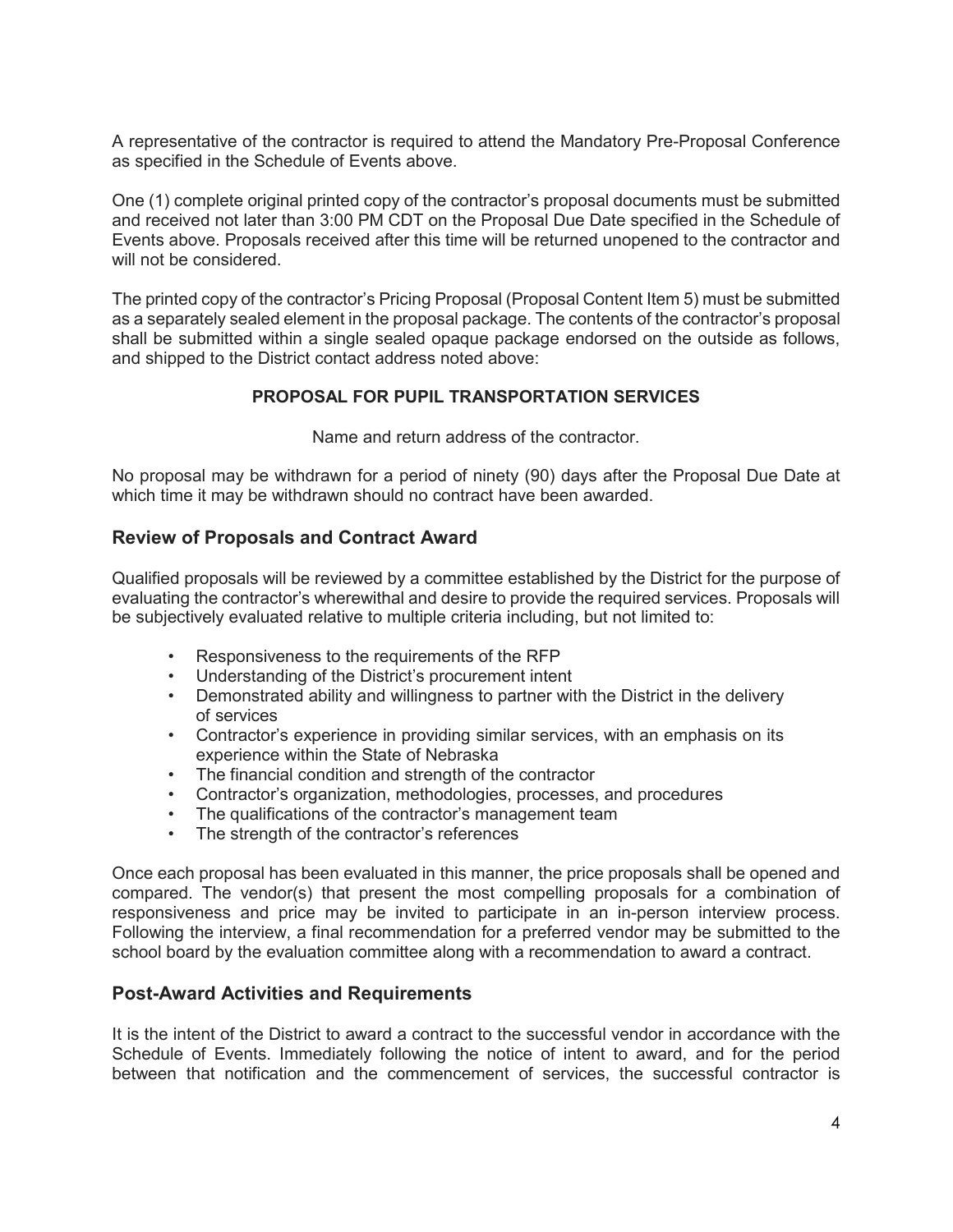expected to work in close cooperation with designated representatives of the District to ensure a successful transition with the incumbent vendor.

## **Attachments:**

- A Contract for Services
- B Current Services Summary
- C Proposal Pricing Forms

Bennington Public Schools does not discriminate based on race, color, creed, religion, national origin, sex, gender identity, age, disability, marital status, sexual orientation, physical attributes, physical or mental ability or disability, ancestry, political party preference, military affiliation, socioeconomic status, or familial status.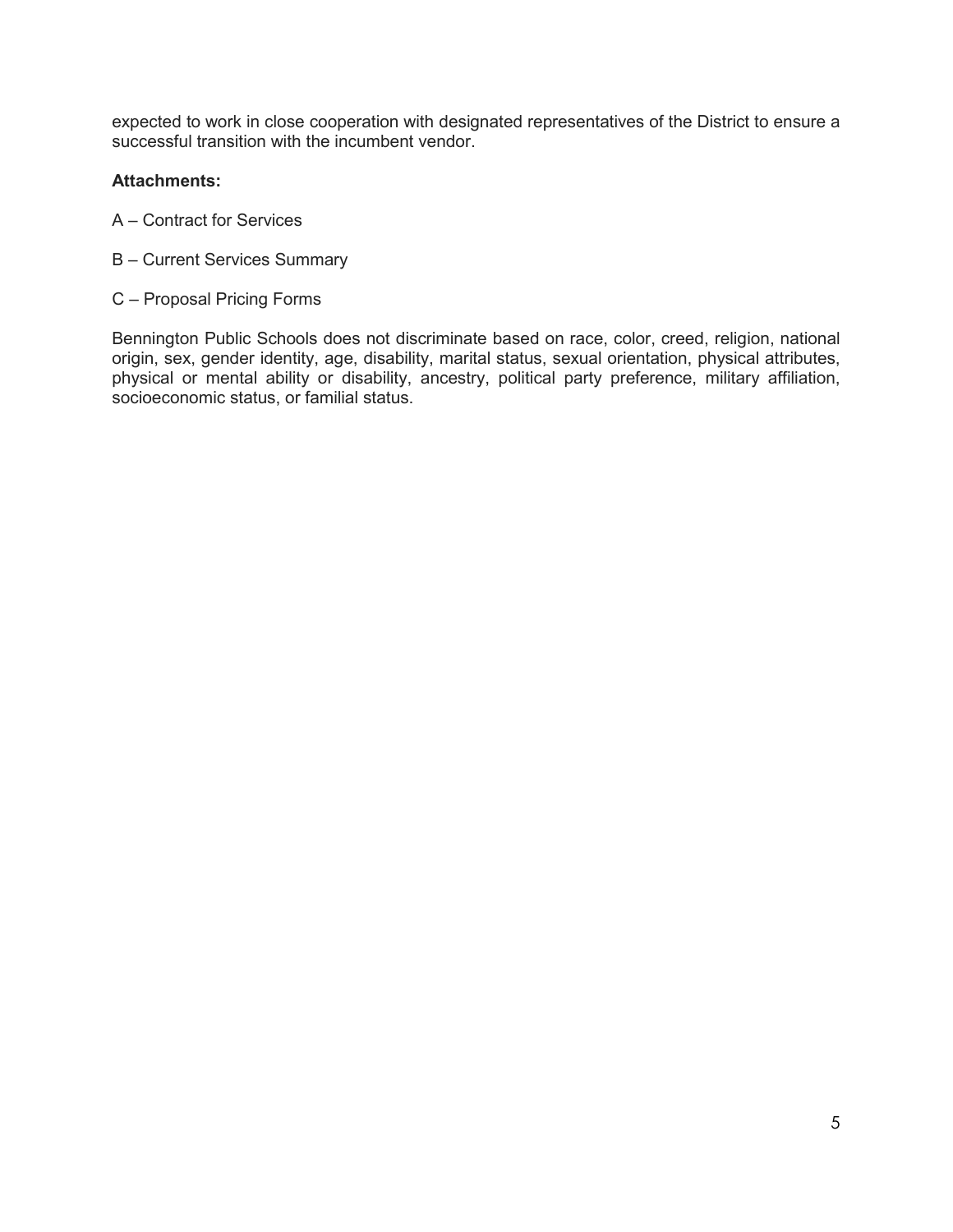# **ATTACHMENT A**

# **AGREEMENT FOR PUPIL TRANSPORTATION SERVICES**

This Agreement for Pupil Transportation Services, hereinafter referred to as the "Agreement", is made and entered into this day of ... 2022, by and between Bennington Public Schools with a principal place office located at 11620 N 156th St. Bennington, NE 68007, hereinafter referred to as "District", and \_\_\_\_\_\_\_\_\_\_\_\_\_\_\_\_\_\_\_\_\_\_\_\_\_\_\_\_\_\_\_\_\_\_\_, with its principal office located at  $\blacksquare$ 

### **1. Term of Agreement**

1.1. The services to be provided in accordance with this Agreement shall commence July 1, 2022 and continue for a period of five (5) years ending June 30, 2027. On mutual written consent District and Contractor shall have the option of extending this Agreement for up to three (3) additional one-year renewal terms for a maximum Agreement term of eight (8) years.

1.2. In furtherance thereof, either party may provide to the other a notice of intent to renew the Agreement for an additional one-year renewal term no later than [180] days prior to the expiration of the then current term.

#### **2. District Obligations**

2.1. District hereby agrees to compensate Contractor for the provision of Pupil Transportation Services as documented herein.

2.2. District agrees to work cooperatively with Contractor to ensure the provision of safe, effective, and efficient Pupil Transportation Service over the term of this Agreement.

2.3. District shall establish, document, and provide to Contractor such policies as may be required to govern the provision of Pupil Transportation Services in the District. District reserves the right at its sole discretion to modify such policies over the term of this Agreement except to the extent that such modification prevents Contractor or District from complying with the terms and conditions of this Agreement.

2.4. District will provide for routine oversight, measurement, and reporting of Contractor performance as documented herein, and further agrees to fairly and equitably consider all reasonable requests presented by Contractor regarding District's obligations under this Agreement.

#### **3. Contractor Obligations**

3.1. Contractor hereby agrees to provide Pupil Transportation Services to District as documented herein.

3.2. Contractor agrees to work cooperatively with District to ensure the provision of safe, effective, and efficient Pupil Transportation Service over the term of this Agreement.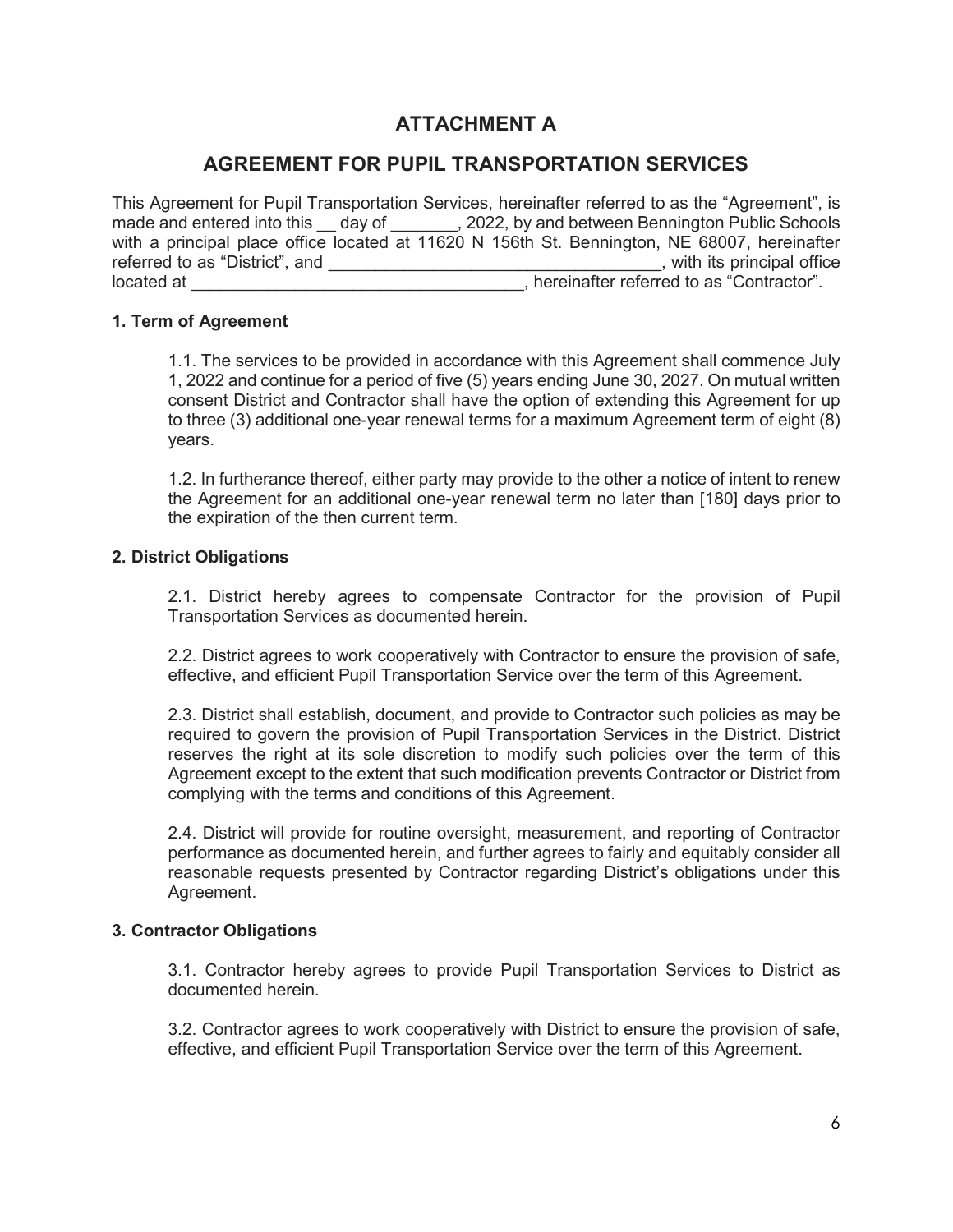#### **4. Legal Compliance**

4.1. In providing Pupil Transportation Services, Contractor shall secure, provide and maintain in effect all valid permits, licenses and certifications which are required by law and for the performance of its obligations under this Agreement and shall pay any taxes assessed in connection with such performance. Contractor shall comply with any and all applicable federal, state, county, and municipal laws, statutes, ordinances, policies, regulations, and/or prohibitions currently in force or that may come into force during the term of this Agreement and that pertain to the provision of these services to the District.

4.2. Contractor is responsible for having full knowledge of all such federal, state, county, and municipal laws, statutes, ordinances, policies, regulations, and/or prohibitions at all times over the term of this Agreement.

#### **5. Safe Service**

5.1. Pupil, District employee, contractor employee, and public safety is paramount and will be the highest priority consideration in the delivery of services under this Agreement.

5.2. Contractor shall immediately inform District of any District policies, regulations, procedures, or practices that may conflict with safety prioritization.

5.3. Contractor shall not intentionally compromise safety to achieve any of the requirements of this Agreement.

5.4. Contractor shall not intentionally perform an unsafe act to achieve contractual or related performance criteria.

5.5. Contractor shall immediately perform any service necessary to address a safety concern regardless of whether it is specifically required by this Agreement.

5.6. Contractor shall at all times adhere to a documented Safety Program acceptable in form and content to, and as explicitly approved by District. The Safety Program shall be documented and updated prior to the start of school in each school year covered by the term of this Agreement.

#### **6. Services to be Provided**

6.1. Service Programs, Types, and Volume

6.1.1. Contractor will provide home to school and school to home transportation service for all regular education students for no less than six but no more than eight regular routes. This may also, at the District's direction, include routing between schools and specific education programs before, during, or after the regular school day.

6.1.2. The Contractor will use its best efforts to provide such other additional and supplemental Pupil Transportation Service as may be requested by the District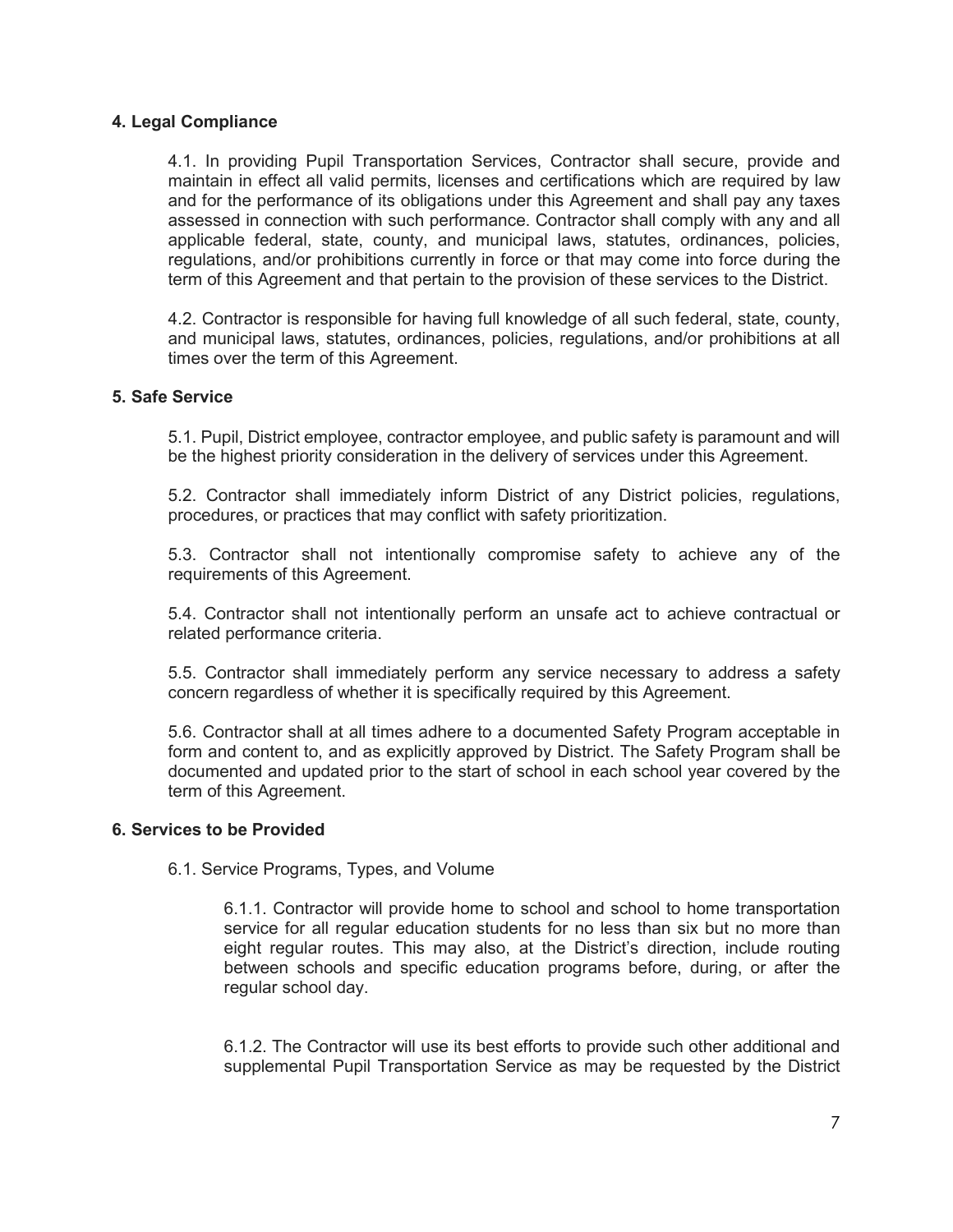including, but not limited to: co-curricular, activity, athletic, late or extended day, vocational, or special programs.

6.1.2.1. The volume of services to be provided in accordance with this requirement will vary based on demand, is not guaranteed, and may be requested of other contractors.

6.1.2.2. All services provided in accordance with this requirement shall be on a per-request basis. District will submit requests no less than three weeks in advance of the event. Contractor may accept or decline to provide the service no later than two weeks prior to the event on a per-request basis. All requests for service accepted by Contractor under this requirement shall be provided at prices not to exceed those established by this Agreement.

#### 6.2. Operating Parameters

6.2.1. Contractor will provide the services required under this Agreement in accordance with certain parameters established by District as Board of Education policies, regulations, and standard operating procedures. These may be altered at any time over the term of this Agreement and at the sole discretion of District. Current operating parameters shall be provided to Contractor prior to the start date of this Agreement and at least thirty (30) days prior to the effective date of any approved change.

6.2.2. Contractor may petition District for an adjustment to rates of payment if any approved change to operating parameters has a material impact on Contractor's cost of providing services under this Agreement and is not otherwise compensated within the existing payment rate structure of this Agreement. District will consider and respond within 30 days to a written petition from Contractor requesting an adjustment to rates; provided however, any decision to approve or deny such petition shall be at District's sole discretion.

#### 6.3. Contractor Employee Conduct

6.3.1. The conduct of Contractor's employees shall meet the higher of 1) standards specified by District in its Operating Parameters, or 2) customary and reasonable standards for the pupil transportation industry.

6.3.2. Contractor shall be responsive to written direction provided by District as to any personnel or conditions deemed to be insufficient relative to these standards, including but not limited to the Contractor Personnel Terms described on Exhibit A attached hereto.

6.3.3. District may, at its sole discretion and at any time over the term of this Agreement, mandate a change to the Contractor's management personnel if District determines that Contractor's repeated and progressive efforts to resolve a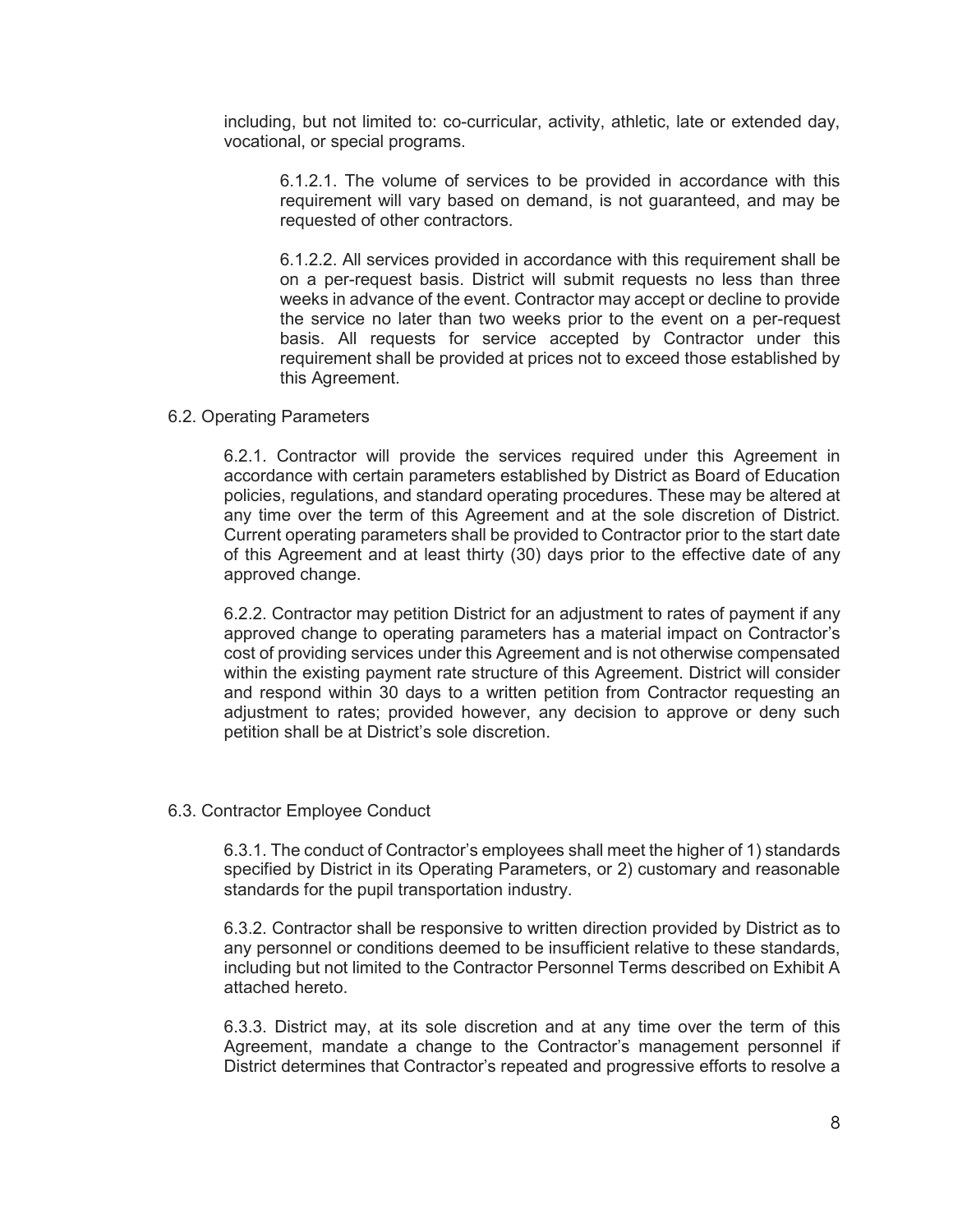specific and documented shortcoming identified by District have been unsuccessful.

6.3.4. Contractor must comply with District's request to remove any employee providing service under this Agreement if such removal is deemed to be in the best interest of District, and on submission of written documentation to Contractor providing the reasons for the request, and if District determines that Contractor's repeated and progressive efforts to resolve the issues have been unsuccessful.

#### **7. Performance Management**

7.1. Responsibilities and Reporting

7.1.1. This Agreement will be subject to a Contract Performance Management Program to oversee, among other things, compliance with the Minimum Service Levels and Standards of Performance as described in Section 7.2 herein. District shall designate a Contract Manager for the duration of this Agreement who shall be responsible for oversight of Contractor performance under this program. Contractor shall designate a Customer Manager for the duration of the Agreement who shall be the counterparty to the Contract Manager and who shall performance under this Agreement. The Customer Manager must be delegated with the authority to act on behalf of Contractor in all matters related to Contractor's performance under this Agreement.

7.1.2. The Contract Performance Management Program shall be a non-punitive, joint, supportive program of contract compliance monitoring and performance measurement designed to enhance and improve Pupil Transportation Service delivery. Contractor shall be an active participant in, and shall be responsive to the requirements of this program.

7.2. Minimum Service Levels and Standards of Performance

7.2.1. The foundation for the Contract Performance Management Program will be Contractor compliance with a set of minimally acceptable service levels and standards of performance. Contractor will monitor, track, account for, and report to District the data and information required to determine Contractor's success in meeting or exceeding the established standards.

7.2.2. Contractor will comply with two (2) minimally acceptable standards of performance. For the purposes of this section a bus route is defined as either the morning, midday or afternoon component of a daily route package as developed by Contractor, approved for service by District, and defined in the Basis for Contractor Compensation section of this Agreement.

7.2.2.1. No more than two (2) percent of all bus routes operated by Contractor in each week of any service month shall be delayed or missed because of Contractor's inability to provide an adequate number of qualified vehicle drivers or monitors as defined within this Agreement, or for any other operational issue under the direct control of Contractor that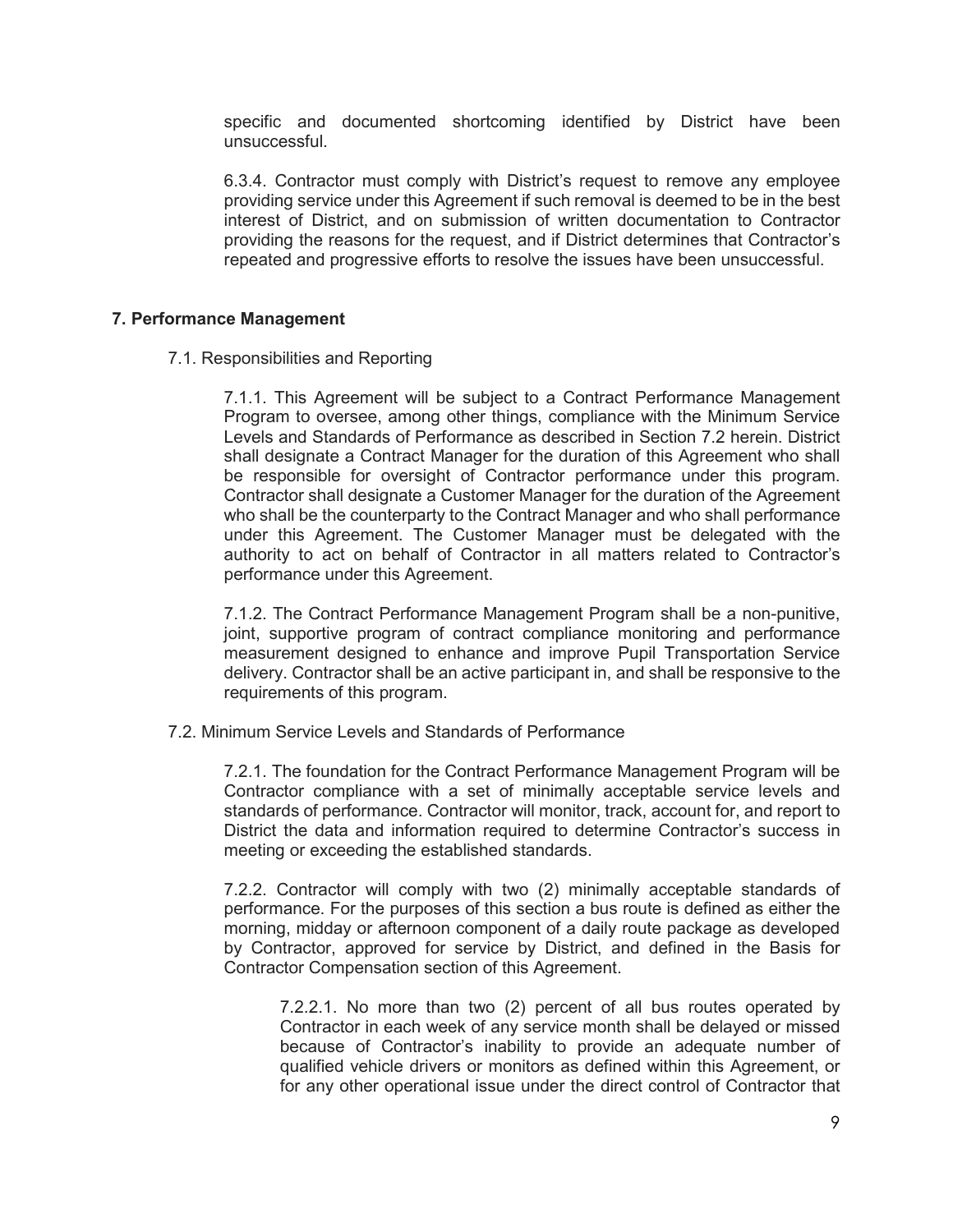prevents the timely operation of the bus routes as designed and approved. A delayed or missed route is defined as any route component that begins operation more than five (5) minutes after its scheduled time, or that must be serviced by another means.

7.2.2.1. Contractor shall report every incident of delay as defined in this section, as well as all other incidents involving bus accidents, mechanical breakdowns, or injuries to students to District within fifteen (15) minutes of occurrence and in a format and content acceptable to District. This is a zero-tolerance standard of performance.

7.2.3. District has no obligation to provide Contractor with written notice of noncompliance.

7.2.4. Contractor shall comply with District directives to improve operations and outcomes that fall below established standards.

#### 7.3. Performance Withholding

7.3.1. District may, in its sole discretion, impose a Minimum Service Level Performance Withholding factor for Contractor non-compliance with Minimum Service Levels and Standards of Performance.

7.3.1.1. District may defer payment of up to one (1) percent of Contractor's next regular monthly invoice for any single weekly instance of noncompliance.

7.3.1.2. District may defer up to three (3) percent of Contractor's next regular monthly invoice should non-compliance continue for two (2) consecutive service weeks.

7.3.1.3. District may defer up to seven (7) percent of Contractor's next regular monthly invoice should non-compliance continue for three (3) consecutive service weeks.

7.3.1.4. District may defer up to ten (10) percent of Contractor's next regular monthly invoice should non-compliance continue for four (4) consecutive service weeks.

7.3.1.5. The number of withholding instances is unlimited and may be repeated for each instance on non-compliance with Minimum Service Levels and Standards of Performance.

7.3.1.6. The withholding shall be paid in full to Contractor if the noncompliance factor resulting in the withholding is cured to the satisfaction of District following the deferral decision.

7.3.1.7. If the non-compliance factor is not cured to the satisfaction of District following the deferral decision, District may retain the withholding without obligation to pay Contractor the withheld amounts.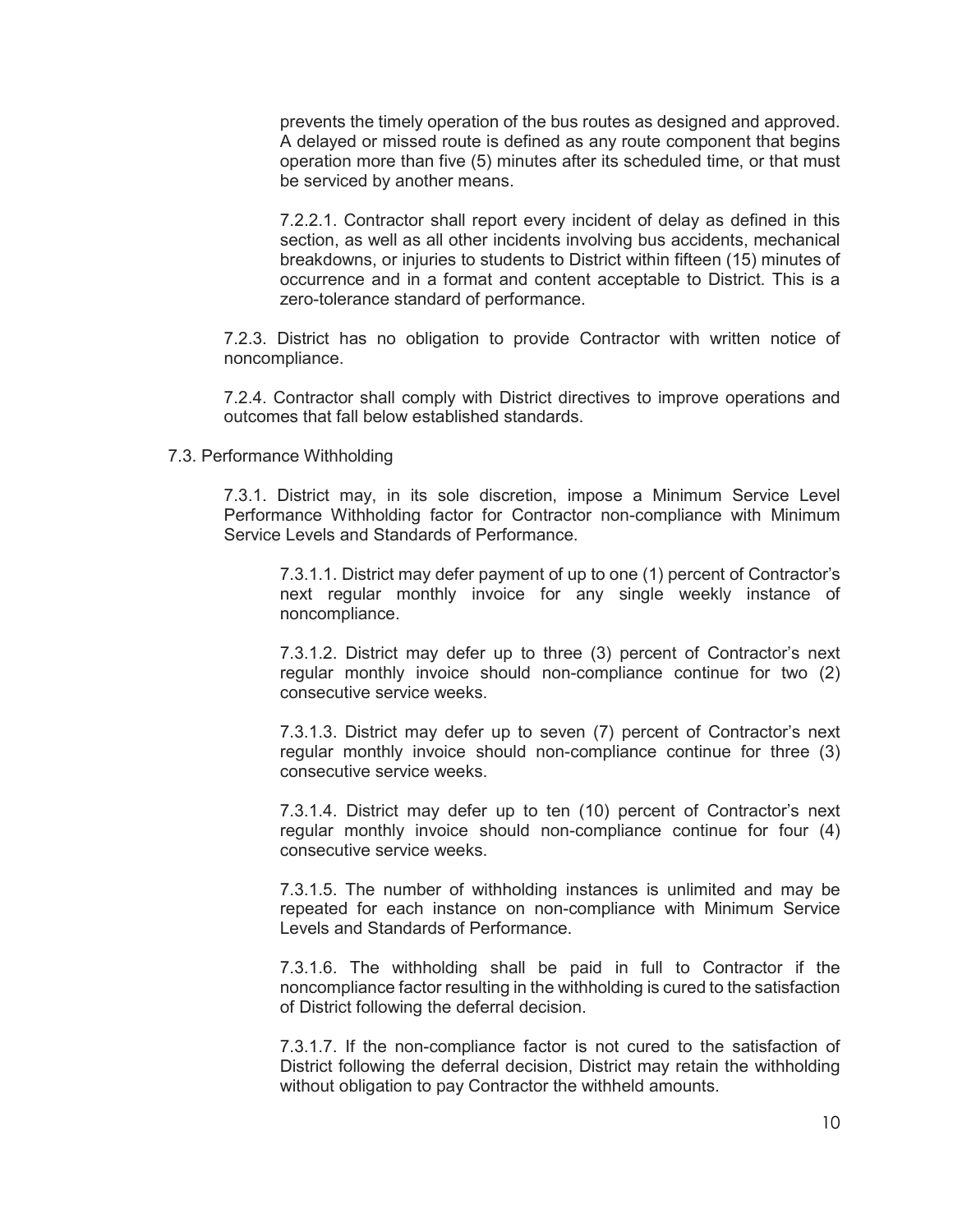7.3.1.8. District will notify Contractor in a formal letter delivered via a traceable method to the Contractor address of record for this Agreement should a decision by District to retain a withheld amount be reached.

### **8. Basis for Contractor Compensation**

8.1. Daily Bus Service Time

8.1.1. Contractor's pricing will be primarily based on two hours per route for a total of four hours per day per driver.

8.2. Pricing Elements

8.2.1. The Rates of Compensation section of this Agreement contains a matrix describing each element for which Contractor will be provided compensation and the rate of compensation for each element.

8.2.2. Contractor is guaranteed compensation for a minimum Daily Bus Service Time of four (4.0) hours for each vehicle assigned to a regularly assigned daily route package under this Agreement. Any approved route package with a planned Daily Bus Service Time under four (4.0) hours will receive this rate of compensation.

8.2.3. Additional compensation for recurring or non-recurring Daily Bus Service Time in excess of four (4.0) hours will be provided on the basis of a regular service incremental hourly rate calculated in fifteen (15) minute increments as described in the Daily Bus Service Time section of this Agreement.

8.2.4. Compensation for Additional Supplemental Services will be provided for each documented and approved instance of service, calculated in fifteen (15) minute increments as described in the Rates of Compensation section of this Agreement, rounded down to the nearest fifteen (15) minute increment.

8.3. Annual Price Changes

8.3.1. All prices shall be adjusted upward or downward annually based upon the United States Bureau of Labor Statistics Price Index for United States Department of Labor, Bureau of Labor Statistics for all Urban Consumers, All Items Index for the Midwest (Base 1982-84+100), issued in December of each year for each following year of service under this Agreement. If such Index is not published, then such other Index published by that government authority shall apply as shall be most similar thereto and consistent with the intent to adjust with changes, if any, in the "cost of living".

8.3.2. Any upward adjustment:

8.3.2.1. Shall not exceed three (3) percent if the previous year increase was one (1) percent or more or was the first year of the Agreement.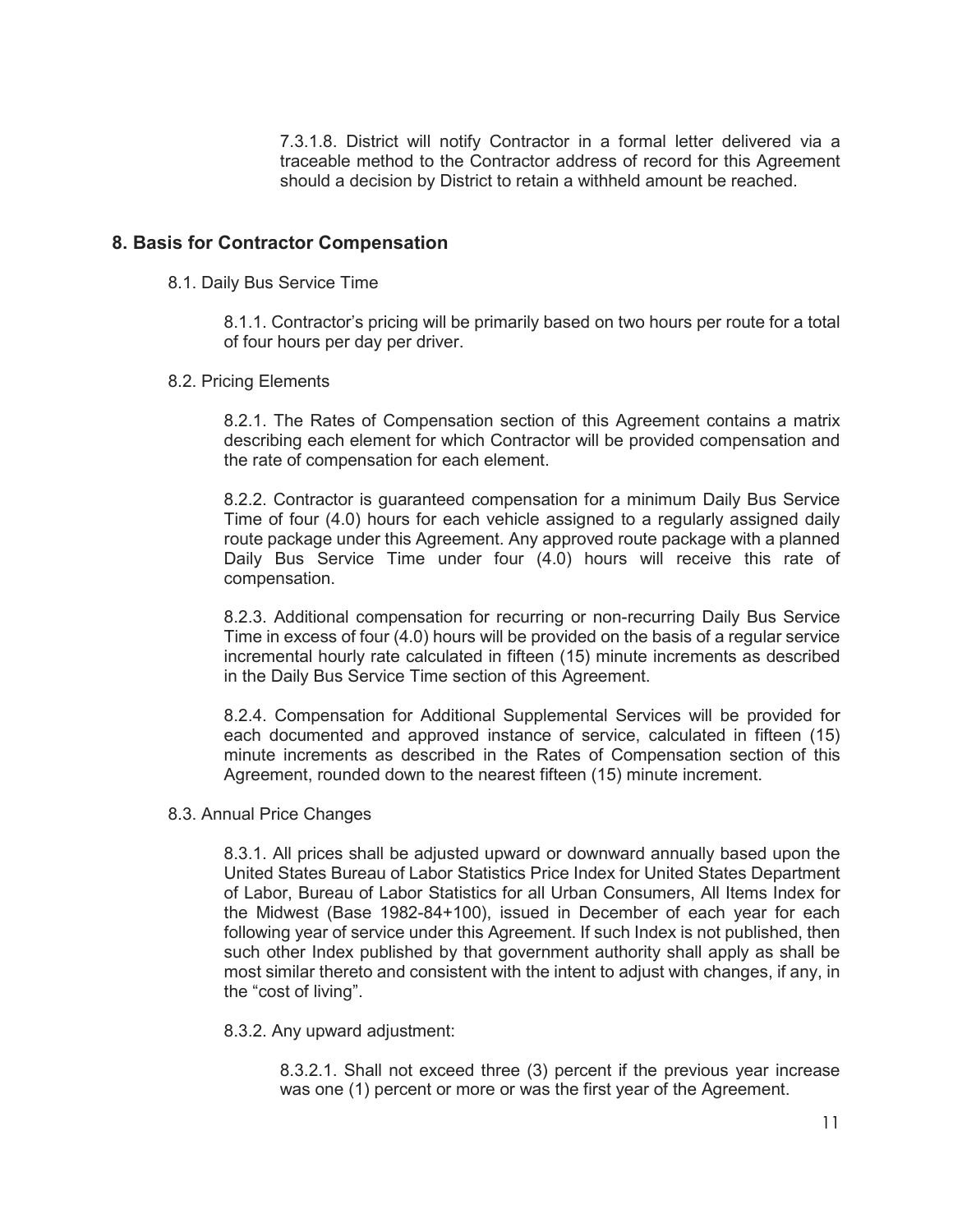8.3.2.2. Shall not exceed four (4) percent if the previous year increase was one (1) percent or less.

- 8.3.3. Any downward adjustment shall not exceed negative (-2) percent.
- 8.4. Fuel

8.4.1. All fuel used by Contractor vehicles in the provision of service under this Agreement shall be provided by District at no cost to Contractor. Contractor agrees to work cooperatively with District to ensure the accounting for fuel use is accurate throughout the term of this Agreement. Such accounting shall be conducted in a form and provided in a format deemed acceptable to and approved by District.

8.5. Invoicing and Payment for Services

8.5.1. Contractor shall submit an invoice to District at least once and not more than twice for each month of service provided under this Agreement. The invoice shall be submitted in a manner and format, and with content acceptable to District.

8.5.2. At a minimum, the invoice shall include sufficient information and detail to support the amounts billed and shall reconcile to the route data developed under this Agreement.

8.5.3. Each invoice shall be received by District not later than five (5) business days following the final date of service covered by the invoice.

8.5.4. The invoice shall be reviewed and approved by District within five (5) business days of receipt. If Contractor does not receive notice from District within this timeframe, Contractor may assume District has approved the invoice.

8.5.5. If District finds an error or questions the accuracy of any item on the invoice, the error or question shall be reported to Contractor who shall reconcile the error or and the question and resubmit the invoice for approval within two (2) business days of receiving notice. District shall review the revisions within three (3) business days of receiving the revised invoice.

8.5.6. District shall pay all invoices within thirty (30) days of final approval.

8.6. Rates of Compensation

8.6.1. Regular Home-to-School and School-to-Home service as defined in the Service to be Provided section of this Agreement shall be compensated in accordance with the following rate schedule and as subject to the Annual Price Changes section of this Agreement.

| Unit of Service   | Daily Rate | <b>Hourly Rate</b> |
|-------------------|------------|--------------------|
| Type A School Bus | $S -$      | $S -$              |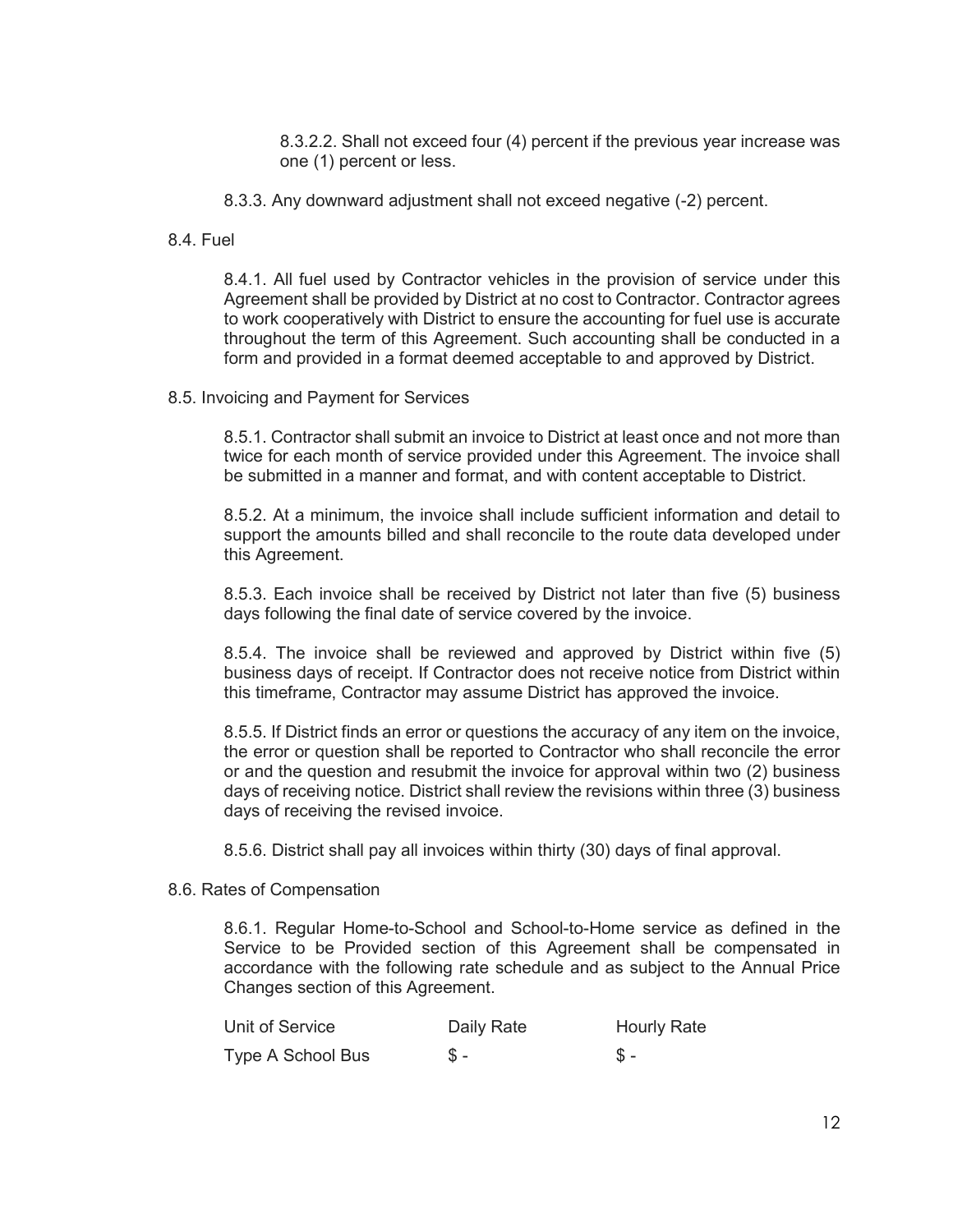8.6.2. Supplemental service as defined in the Service to be Provided section of this Agreement shall be compensated in accordance with the following rate schedule and as subject to the Annual Price Changes section of this Agreement.

| Unit of Service   | <b>Hourly Rate</b> | Wait Time Rate |
|-------------------|--------------------|----------------|
| Type A School Bus | \$ -               |                |

### **9. Use of District Facilities**

9.1. Contractor shall be permitted use of District's transportation operating facility in accordance with the terms and conditions of a Lease Agreement upon terms as mutually agreed be District and Contractor.

# **10.Additional Provisions**

10.1. Agreement Documents

10.1.1. This Agreement constitutes the entire agreement between District and Contractor. The Request for Proposals and proposal submission used in the solicitation of services shall be retained as reference documents but shall have no force over this Agreement.

#### 10.2. Force Majeure

10.2.1. Each party shall be excused from performing its obligations and providing service under this Agreement during the time and to the extent that it is prevented from performing in the customary manner by an act of God, fire, flood, war, riot, civil disturbance, terrorism, epidemic, quarantine, oil or fuel shortage, freight embargo, rationing or unavailability of materials or products, loss of transportation facilities, commandeering of equipment, materials, products, or plants by the Government, or any other occurrence which is beyond its control when satisfactory evidence thereof is presented to the other party.

10.2.2. Each party shall be excused from performing its obligations and providing service under this Agreement during the time and to the extent that it is prevented from performing in the customary manner by strike or labor dispute with employees, provided that, in the case of Contractor, Contractor obtains alternate acceptable transportation for

pupils consistent with a contingency plan agreed to by District and Contractor. Such contingency plan shall be determined prior to the start of school in each school year covered by the term of this Agreement.

10.2.3. The party experiencing the force majeure event agrees to give the other party notice promptly following the occurrence of a force majeure event, and to use diligent efforts to re-commence performance as promptly as commercially practicable. If any force majeure event substantially prevents, hinders or delays performance of Contractor's obligations under this Agreement for more than thirty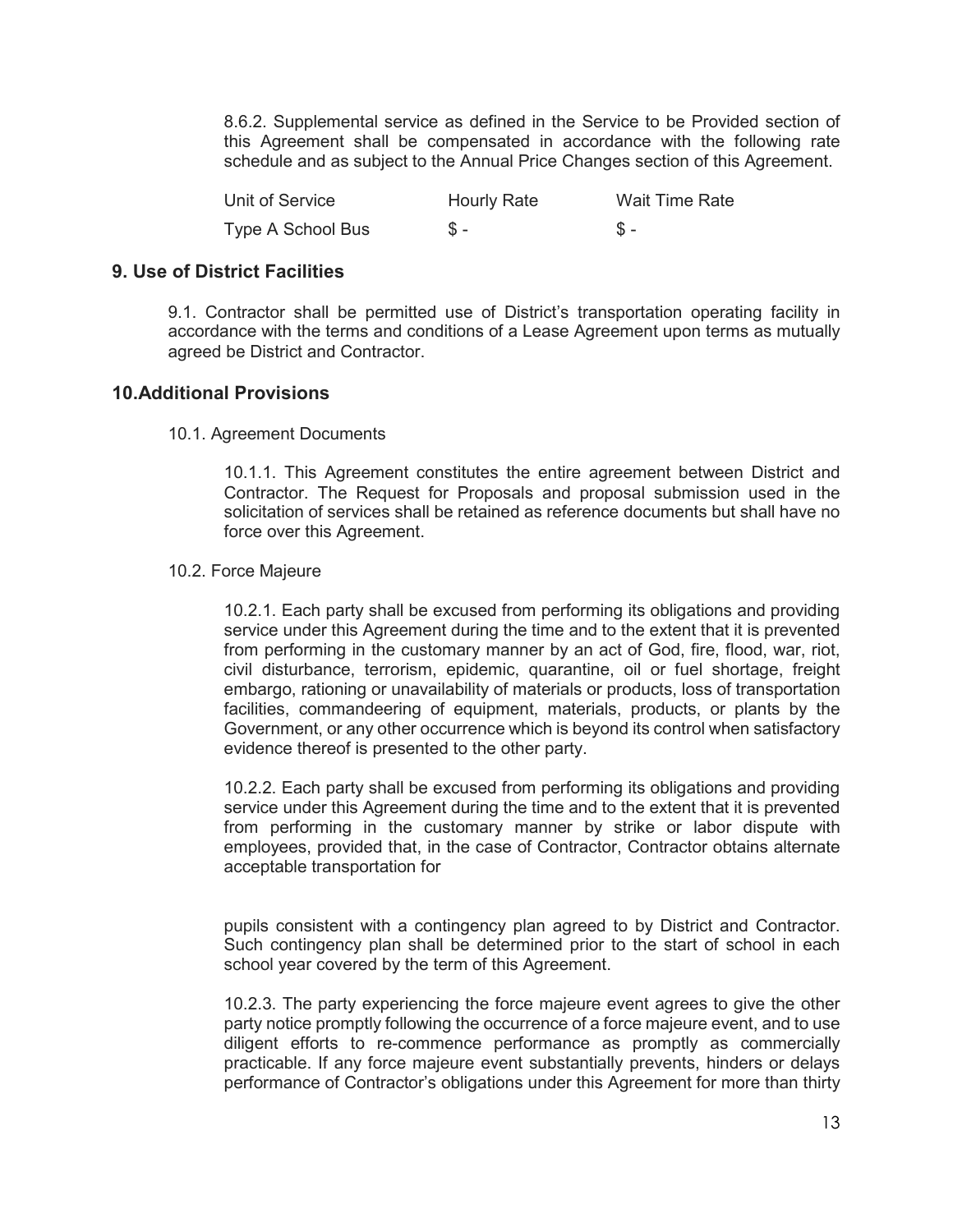(30) consecutive days, then at District's option: (a) District may terminate any transportation services so affected, and the fees payable will be equitably adjusted to reflect those terminated transportation services; or (b) District may terminate this Agreement without liability as of a date specified by District in a written notice of termination to Contractor.

#### 10.3. Dispute Resolution

10.3.1. District and Contractor agree to meet in good faith on all matters and disputes under this Agreement. Should any disputes fail to be resolved through the good faith efforts of District and Contractor, and District at its sole discretion chooses not to invoke the Termination of Agreement provisions, then either party to this Agreement may require that the matter be resolved through binding arbitration.

10.3.2. All claims and disputes arising under or relating to this Agreement and not otherwise resolved are to be settled by binding arbitration in the state of Nebraska, Douglas County or another location mutually agreeable to the parties. An award of arbitration may be confirmed in a court of competent jurisdiction. Nebraska law shall apply to and govern the terms of this Agreement.

10.4. Termination of Agreement

10.4.1. District may without prejudice to any other right or remedy, serve written notification of its intention to terminate this Agreement within thirty (30) days if any of the following conditions are met:

10.4.1.1. Contractor refuses or fails to provide services as required by this Agreement.

10.4.1.2. If Contractor should be adjudged as bankrupt, or if it should make general assignment for the benefit of its creditors, or if a receiver should be appointed on account of its insolvency.

10.4.1.3. If Contractor breaches or is otherwise guilty of a violation of this Agreement.

10.4.2. This Agreement shall, upon the expiration of thirty (30) days after service of such notice of the condition or violation, cease and terminate.

#### 10.5. Hold Harmless Agreement

10.5.1. Contractor shall indemnify and hold harmless District, its Governing Board, Officers, Agents, and Employees from every claim or demand which may be made by reason of any breach of this Agreement by Contactor or injury to person or damage to property sustained by any person, firm, or corporation caused by any negligent act or omission, willful misconduct or default of Contractor or of any person, form, or corporation directly or indirectly employed by Contractor upon or in connection with its performance under this Agreement.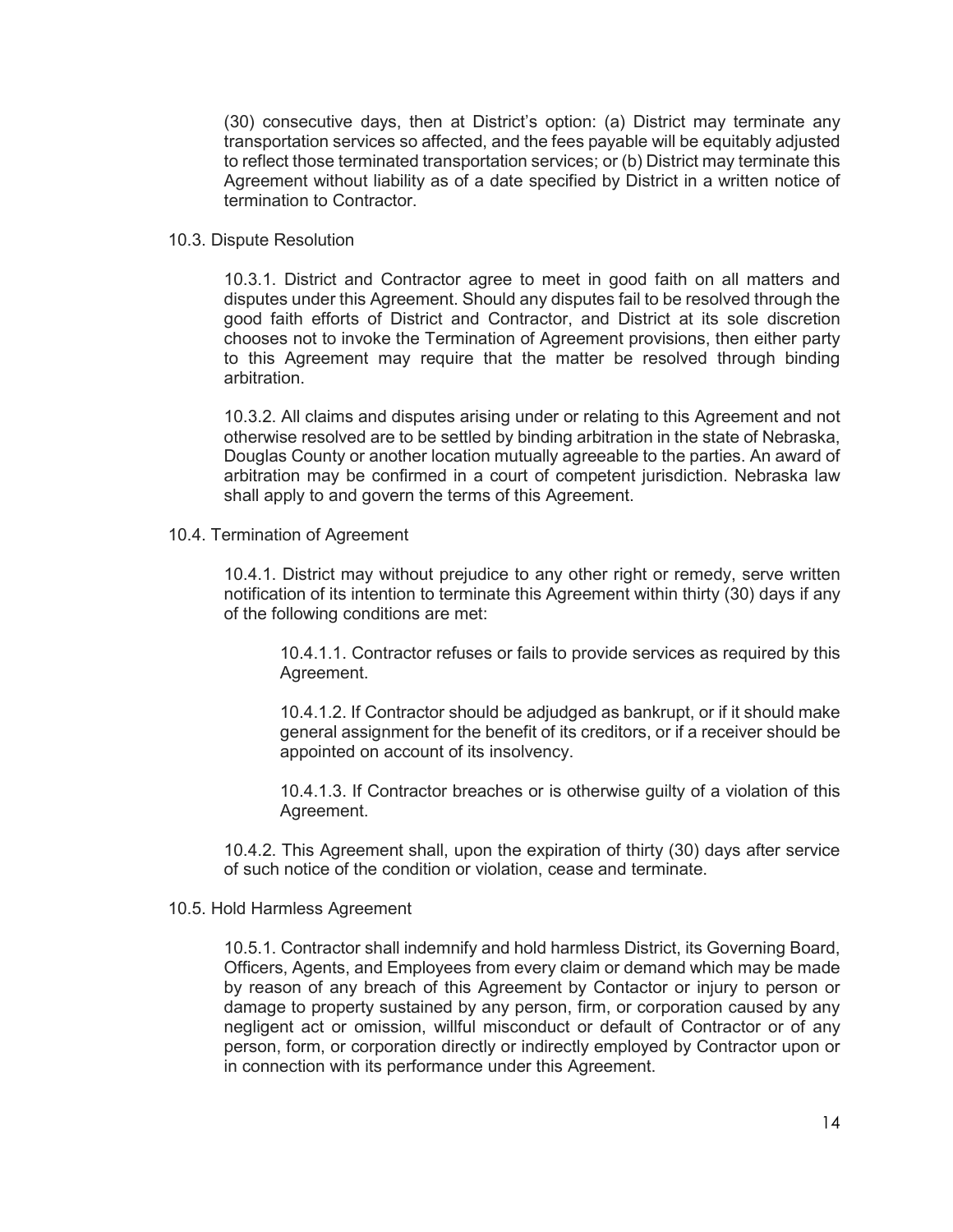10.5.2. Contractor at its own expense and risk shall defend any legal proceeding in connection with its performance under this Agreement that may be brought against District, its Governing Board, Officers, Agents, and Employees on any such claim or demand, and satisfy any judgement that may be rendered against District or its Governing Board therein. In the event that any such proceeding is brought against District, its Governing Board, Officers, Agents, and Employees on any such claim or demand, Contractor shall have the right to select and employ counsel to defend such persons and entities and shall have the right to settle any claims when Contractor, in its sole discretion, deems such a settlement is advisable. District, its Governing Board, Officers, Agents, and Employees shall cooperate in all reasonable manners in defense of such claims.

#### 10.6. Notices

10.6.1. Notices to either party to this Agreement shall be in writing and shall be considered duly served and delivered if such notice is delivered by hand; mailed via the United States mail, certified, return receipt requested; or sent via overnight service. All such notices shall be addressed to:

> DISTRICT: Bennington Public Schools Attn: Superintendent 11620 N 156th St Bennington, NE 68007 CONTRACTOR:

#### 10.7. Assignments and Subcontracting

10.7.1. Contractor may assign or transfer any its rights, burdens, duties, or obligations under this Agreement to its parent company, affiliates, subsidiaries, or related legal entities with prior written approval of District. Consent to such assignment or transfer shall not be unreasonably denied.

10.7.2. Contractor shall not subcontract any of its rights, burdens, duties, or obligations under this Agreement without express written consent of District. Such consent shall not be unreasonably withheld.

### **11. Insurance Requirements**

11.1. Please see Exhibit B for Insurance Requirements

**12. Independent Contractor.** While engaged in carrying out and complying with the terms and conditions of this Agreement, Contractor is an independent contractor, and not an officer, employee, or agent of the District, and Contractor agrees not to imply to any third party that it is associated with the District in any way not previously agreed to by the District. All goods and services necessary for the performance of Contractor's services under this Agreement shall be purchased with its credit and in its name.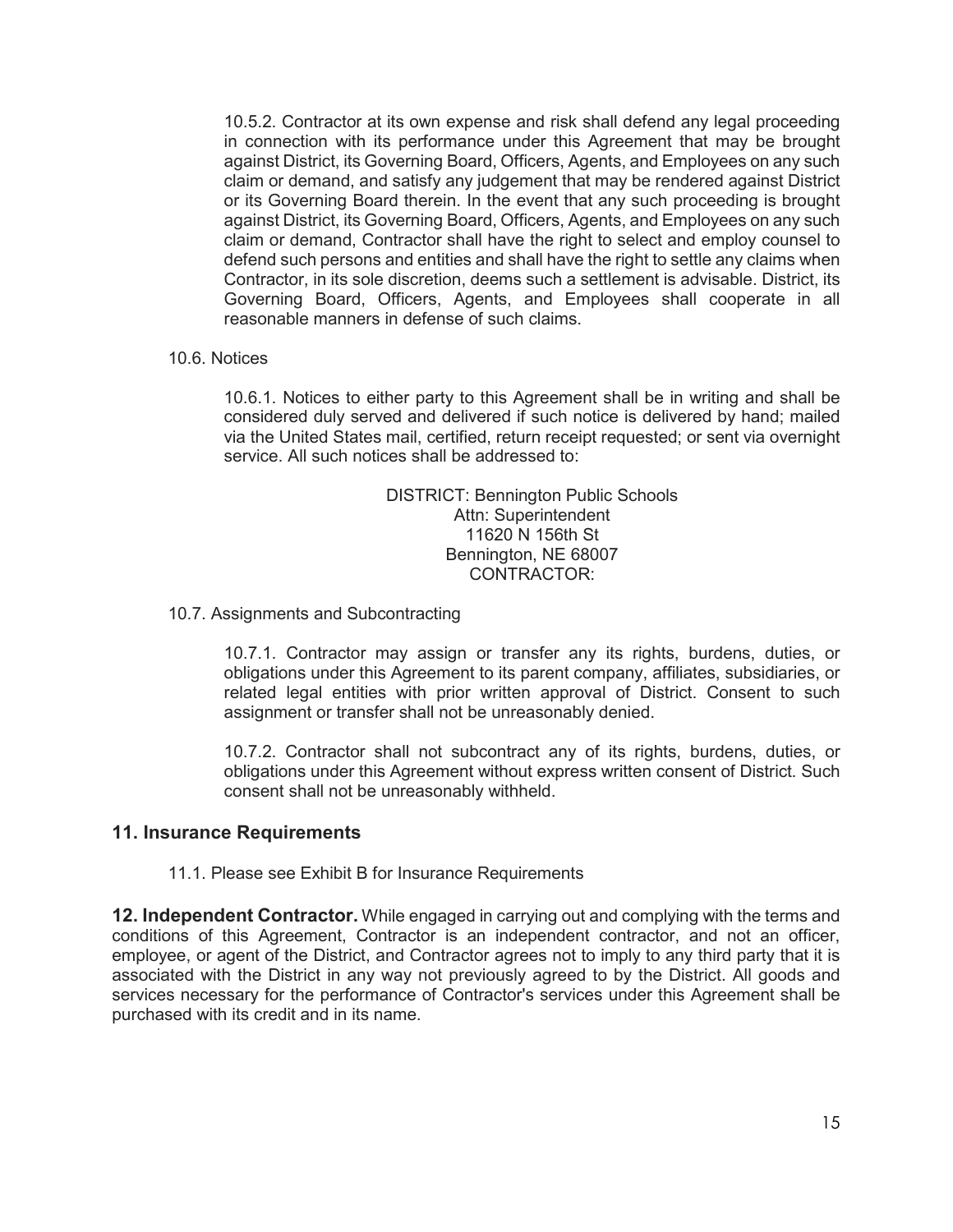IN WITNESS WHEREOF, District and Contractor have executed this Agreement as of the day of \_\_\_\_\_\_\_\_\_\_\_\_\_, 2022.

| <b>CONTRACTOR NAME</b> | <b>Bennington Public Schools</b> |
|------------------------|----------------------------------|
| By:                    | Bv:                              |
| Name:                  | Name:                            |
| Title:                 | Title:                           |

# **Exhibit A**

#### **Contractor's Personnel**

All employees and personnel assigned to perform under this Agreement shall be subject to approval by the District and the Contractor.

- a. Contractor shall furnish qualified licensed operators as are necessary for the safe and efficient operation of the buses used in providing service, and shall furnish all other employees and personnel necessary for the continued operation, supervision of service of the routes, including but not limited to supervising, scheduling, purchasing, dispatching, checking, cleaning, accounting, legal, clerical, administrative and management employees and personnel. The Contractor further agrees to cooperate with the District in providing training for operators and other employees and personnel to ensure safe and efficient operating standards and will not make changes to office employees and personnel without the District's prior written consent.
- b. It is specifically agreed and understood that all employees and personnel furnished by the Contractor in connection with the performance of the service under this Agreement shall be and remain during the term of this Agreement the employee of the Contractor and not the employee of the District. Contractor shall pay all wages, salaries, fringe benefits, social security taxes, unemployment compensation contributions, and all other remuneration of said employees. It is specifically agreed and understood that the Contractor operating the service shall be an independent contractor as that term is construed under the applicable laws, rules, regulations and decisions of the courts of the State of Nebraska. Contractor further agrees to abide by all federal, state and local laws and District's policies, regulations and procedures.
- c. Contractor agrees to furnish evidence to the District that all employees and personnel employed in the operation of the service meet the requirements of all authorities charged with regulation of transportation facilities and equipment including but not limited to, physical and mental capacity to discharge the duties assigned. In addition, Contractor agrees to perform criminal and traffic background checks on each employee in the operation of service upon based upon parameters specified by the District, as well as provide evidence that no employee in the operation of service is listed in the Child Abuse Registry, Dependent Abuse Registry or Sex Offender Registry. Upon employment and during annual review or upon request by District the Contractor shall provide records of operator experience and performance.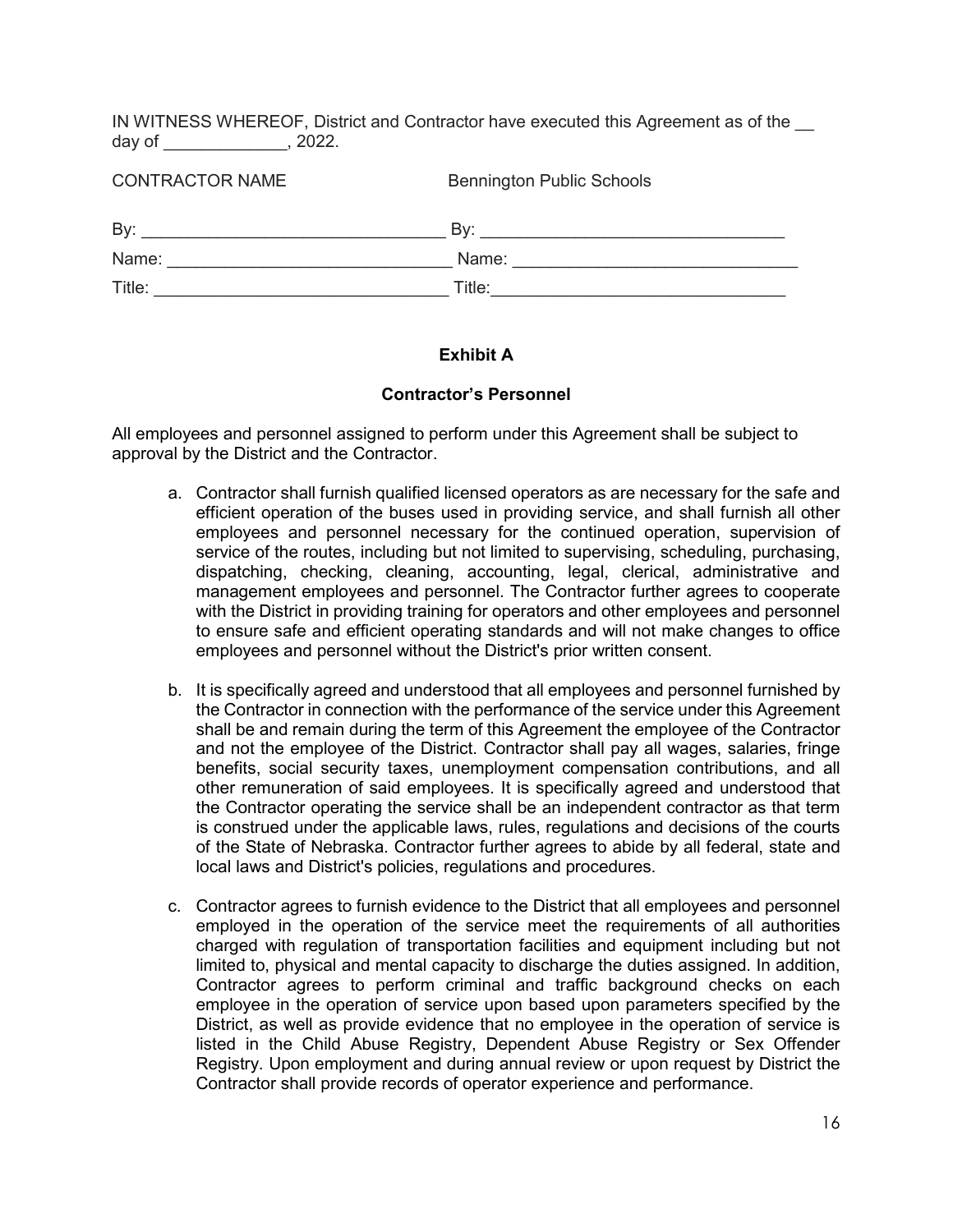- d. Contractor shall employ, train and assign to the Agreement a sufficient number of licensed school bus drivers and driver substitutes to meet all of the service needs of this Agreement. "Doubling-up" routes or using management staff in driving positions is prohibited other than in the event of unusual circumstances or emergency. Contractor will supply a list of drivers and a copy of their completed background check one week prior to the start of school to the District. Changes to employees and personnel must be communicated to the District within one (I) week of hire date. Copy of completed background check will be forwarded to District before new hire begins driving.
- e. Each driver shall be at least twenty-one (21) years old and must obtain and maintain, at a minimum, a Class B Commercial Driver's License (CDL) with a passenger endorsement and an air-brake endorsement. In addition, each driver shall continue to meet all Nebraska Department of Education regulations.
- f. For the protection of the children entrusted to the care of Contractor, all drivers and other persons employed by the Contractor who may come into contact with the student population must be of pleasant and stable personality, and the highest moral character.
- g. The Superintendent or his/her designee, with written cause, may call for the removal from service under this Agreement of an employee who in their opinion is no longer fit to provide service under the terms of the Agreement. Contractor, upon written notification by the Superintendent or his/her designee, shall immediately cease to assign said employee to any work that puts him/her in direct contact with students of the District.
- h. The use of tobacco products and possession or use of alcohol, controlled substances, illegal drugs, firearms, weapons of any kind by employees of the Contractor are prohibited on school buses and school grounds at all times.
- i. Each driver must meet or exceed all physical requirements as determined by physical examination, pass a drug-screen test (and submit to subsequent random drug screening), background screening, and have an acceptable Motor Vehicle Record (MVR) and no other criminal history record. MVR checks must be conducted by Contractor before employment and at least every six (6) months thereafter.
- j. Contractor shall provide sufficient standby drivers to meet day-today vacancies due to illness, vacation, personal days and unplanned absences. All standby drivers shall be thoroughly familiar with the routes of the District and competent to meet the assigned schedule on any assigned routes. All standby drivers must meet the same requirements as regular drivers.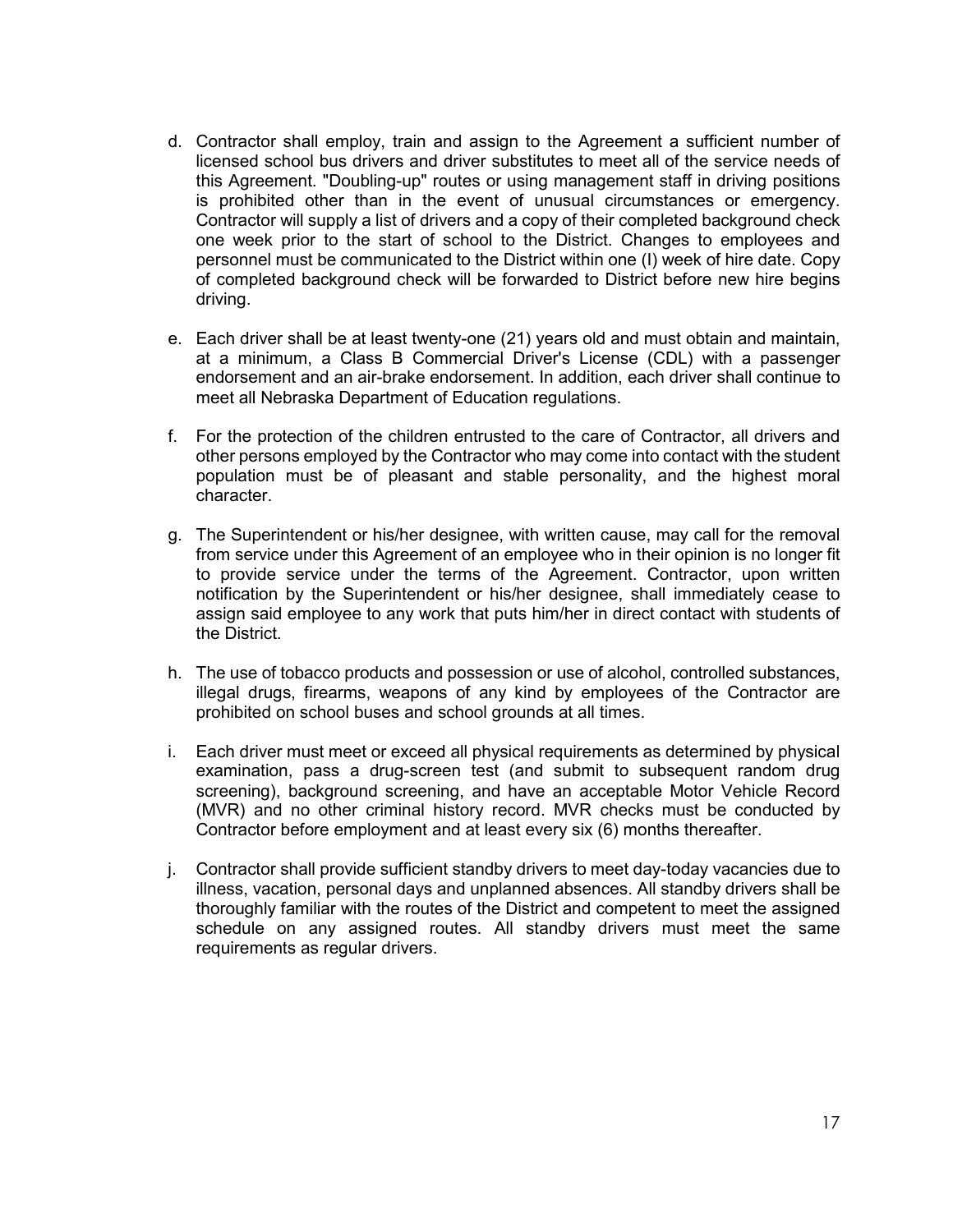# **Exhibit B**

#### **Insurance Requirements**

A. The Contractor shall purchase and maintain such insurance as will protect the Contractor from claims set forth below which may arise out of, or result from the Contractor's operations under the contract, whether such operation be by the Contractor or by any subcontractor or by anyone directly or indirectly employed by any of them, or by anyone for whose acts any of them may be liable. The insurance to be maintained by the

#### Contractor shall be written as follows:

- 1. Workers' Compensation and Employers Liability Insurance as prescribed by Nebraska law or the minimum limits shown below;
	- a. Nebraska Benefits Statutory
	- b. Employers Liability

Bodily Injury by Accident \$500,000 Each Accident Bodily Injury by Disease \$500,000 Each Accident

The Workers' Compensation policy shall include a waiver of subrogation clause in favor of the owner.

2. Commercial General Liability Insurance combined single limits shown below covering Bodily Injury, Property Damage and Personal Injury:

General Aggregate Limit \$4,000,000

Products-Completed Operations Aggregate Limit \$4,000,000

Personal & Advertising Injury Limit \$2,000,000

Each Occurrence Limit \$2,000,000

Fire Damage Limit \$ 100,000

Medical Expense Limit \$ 5,000

This insurance must include the following features:

- a. Coverage for all premises and operations. The policy shall be endorsed to provide the aggregate Per Project Endorsement.
- b. Personal and Advertising Injury
- c. Operations by independent contractors.
- d. Contractual Liability coverage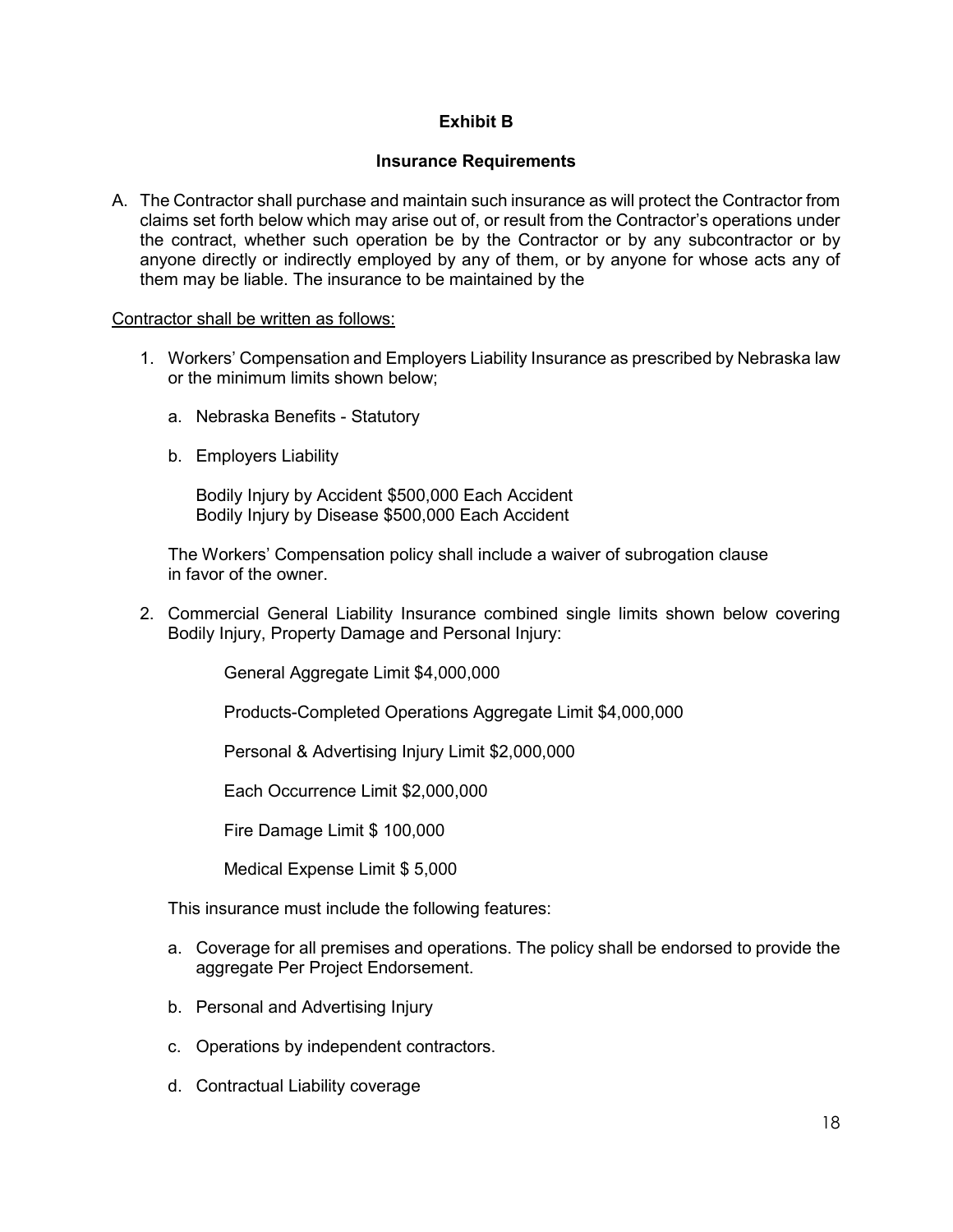- e. Coverage for property damage underground or damage by explosion or collapse (XCU).
- 3. Automobile Liability Insurance covering all owned, non-owned, hired and leased vehicles with a minimum combined single limit for Bodily Injury and Property Damage of \$2,000,000 per accident. Insurance must include Contractual Liability.
- 4. Umbrella/Excess Liability Insurance combined single limit for bodily injury, property damage and personal injury excess primary liability limits: \$18,000,000. The required Liability limits outlined within may be met with any combination of underlying and umbrella/excess policy limits.
- 5. Additional Insured the Contractor will include the School as additional Insured on all policies except Workers' Compensation as respects all work performed. The additional insured coverage shall be primary and non-contributory to any of the owner's policies and shall apply to both ongoing and completed operations.
- 6. Insurance Certificates Each policy noted above shall be issued by an insurance company authorized to write such insurance in the State of Nebraska and shall be reasonably acceptable to the School. These insurance policies shall not be cancelled without at least 30 days prior written notice to the School. A properly executed Certificate of Insurance showing evidence of these insurance requirements shall be delivered to the School prior to the commencement of this lease.
- 7. Government Immunity The following clauses will be added to all liability coverages:
	- a. The company and the insured expressly agree and state that the purchase of this policy of insurance by the insured does not waive any of the defenses of governmental immunity available to the insured under Nebraska Code Section 670.4 as it now exists and as it may be amended from time to time.
	- b. The company and the insured further agree that this policy of insurance shall cover only those claims not subject to the defense of governmental immunity under Nebraska Code Section 670.4 as it now exists and as it may be amended from time to time.
- 8. Subrogation To the extent that such insurance is in force and collectible and to the extent permitted by law, the School and Contractor each hereby releases and waives all right of recovery against the other or anyone claiming through or under each of them by way of subrogation or otherwise, except in cases of gross negligence.
- 9. Property Insurance Unless otherwise provided, the Owner shall purchase and maintain property insurance on the project in the amount of the initial Contract Sum, plus value of subsequent Contract modifications and cost of materials supplied or installed by others. Such property insurance shall be maintained, unless otherwise provided in the Contract Documents or otherwise agreed in writing by all persons and entities who are beneficiaries of such insurance, until final payment has been made. This insurance shall include interests of the Owner, the Contractor, Subcontractors and Sub-subcontractors in the Project. Property insurance shall be on an "all-risk" or equivalent policy form and shall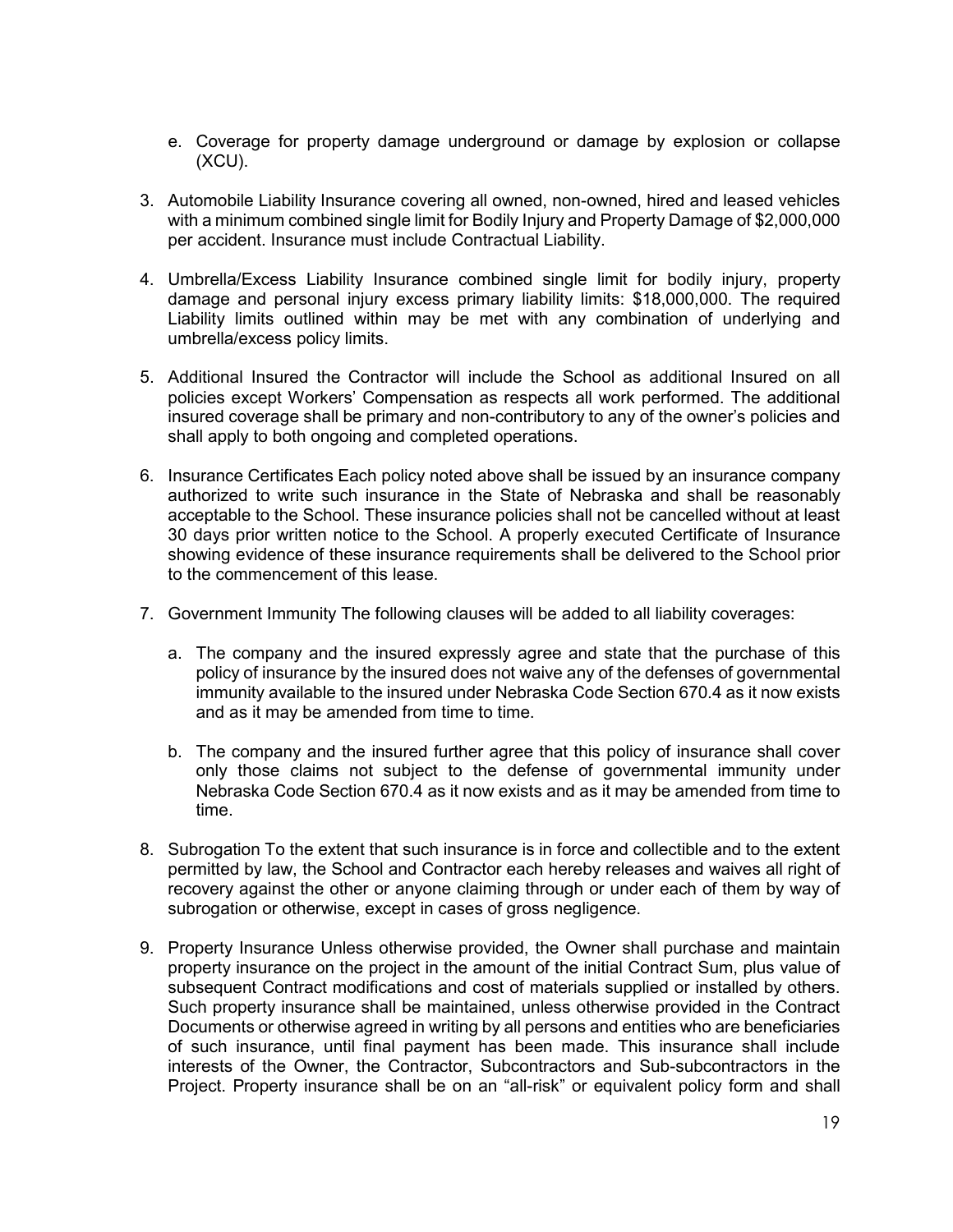include insurance against the perils of fire, theft, vandalism, malicious mischief, collapse, earthquake, flood, windstorm, testing and debris removal including demolition occasioned by enforcement of any applicable legal requirements, depending on availability. The property insurance may contain sub-limits for these coverages. At the option of the school district, the insurance covering the project may be written under a Builder's Risk policy or covered under the District's permanent property insurance.

- 10. Professional Insurance If the Contractor is required to furnish professional services as part of the Work, the Contractor shall purchase Professional Liability insurance covering performance of the professional services, with policy limits of not less than \$1,000,000 per claim and \$2,000,000 in the aggregate.
- 11. Pollution Insurance If the work involves the transport, dissemination, use or release of pollutants, the Contractor shall purchase Pollution Liability insurance, with policy limits of not less than \$1,000,000 per claim and \$2,000,000 in the aggregate.
- 12. Coverages under sections 10 and 11 may be purchased through a Combined Professional Liability and Pollution Liability insurance policy, with combined policy limits of not less than \$2,000,000 per claim and \$2,000,000 in the aggregate.
- 13. Aircraft Insurance If the work requires use or operation of manned or unmanned aircraft, including drones, the Contractor shall purchase coverage with policy limits of not less than \$1,000,000 per claim and \$2,000,000 in the aggregate.